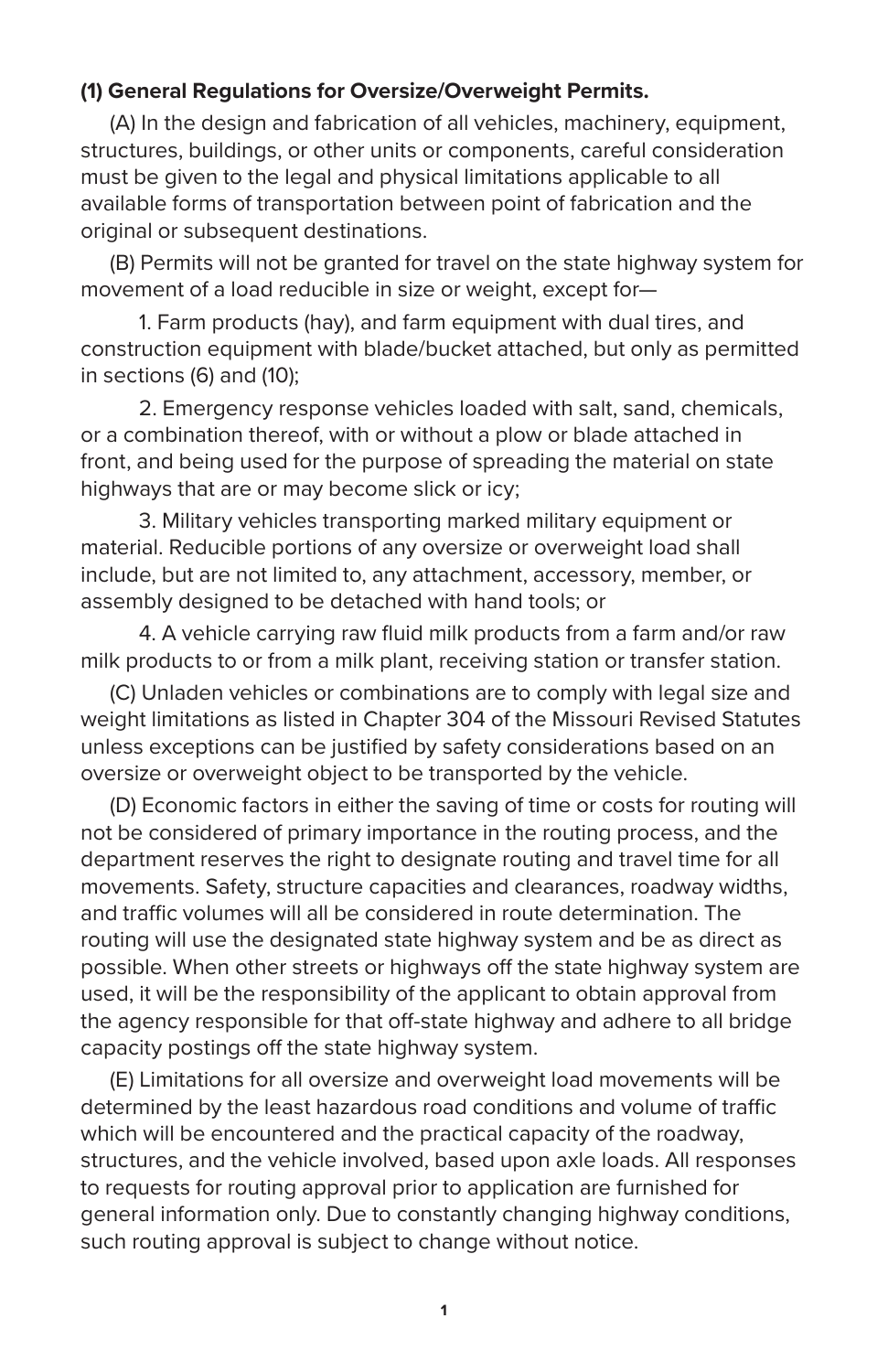(F) Exceptions may be made for feasible oversize and/or overweight movements certified as essential to national defense, upon receipt of written documentation by designated officials within the Defense Department.

(G) Permits may specify maximum and minimum speeds to reduce hazards or control impact factors on pavement or structures and may specify lane restrictions while crossing structures to provide for better load distribution to the structural members of that structure. Power units shall have sufficient weight and power to handle the load safely and maintain reasonable speeds.

(H) Each single trip permit covers the movement of one (1) load only, between one (1) origin and one (1) destination, except for the multi-stop permit designed for transportation of farm implement delivery only (legal loads are not considered for multi-stop permits since permits are not required for legal loads). Moves must be completed in seven (7) moving days.

(I) Movement is restricted on the following holidays: New Year's Day (January 1), Memorial Day (last Monday in May), Independence Day (July 4), Labor Day (first Monday in September), Thanksgiving Day (fourth Thursday in November), and Christmas Day (December 25).

1. The restriction for Thanksgiving will begin at 12:00 noon on Wednesday and apply until one-half (1/2) hour before sunrise on the following Monday.

2. When Christmas and/or New Year's Day fall on Friday or Saturday, the restriction will begin at 12:00 noon on the day preceding the holiday. Movement will resume one-half (1/2) hour before sunrise the following Monday. When Christmas and/or New Year's Day fall on Sunday, the restriction will begin at 12:00 noon on the preceding Friday. Movement will resume one-half (1/2) hour before sunrise the following Monday.

3. In the event Independence Day falls on Saturday, the restriction begins at 12:00 noon on the preceding Friday. Movement will resume one-half (1/2) hour before sunrise the following Sunday. If Independence Day falls on Sunday, the restriction begins at 12:00 noon on the preceding Saturday. Movement will resume one-half (1/2) hour before sunrise the following Monday.

4. On all holidays not mentioned in (1)(I)1., 2., and 3., the restriction will begin at 12:00 noon on the day preceding the holiday. Movement will resume one-half (1/2) hour before sunrise on the day following the holiday.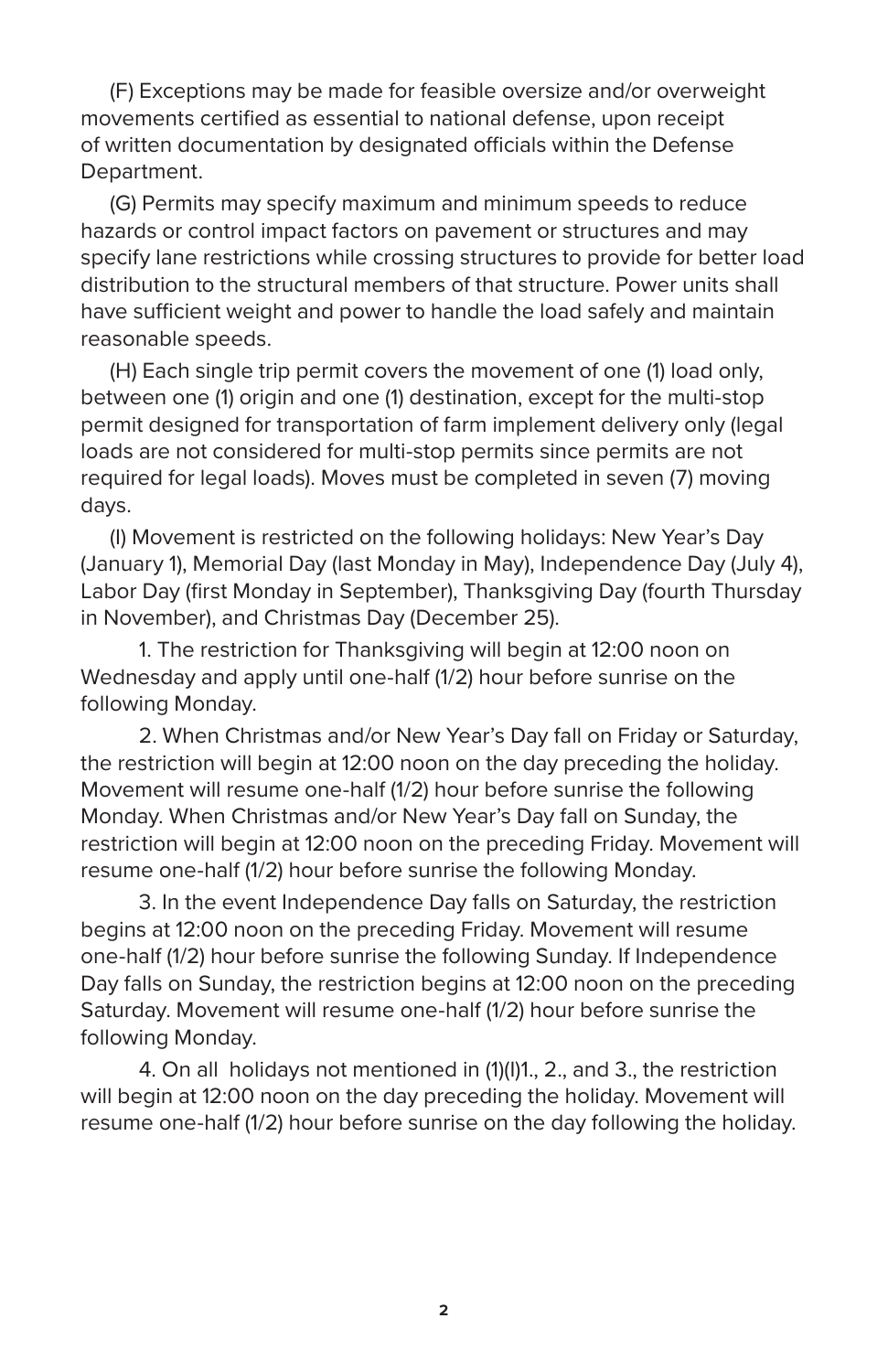(J) The permittee may travel a distance of one (1) mile onto another contiguous state highway for food, fuel, repairs, and rest, provided that no structures are crossed, no posted weight limits are exceeded, travel under overhead structures can be completed safely, and oversize loads do not cause an obstruction. All other provisions of the permit must be followed.

(K) Travel under permit must be with properly licensed, insured, and permitted vehicles under Chapters 260, 301 through 307, 390, and 622 of the Missouri Revised Statutes, and vehicles must be licensed for maximum weights in order to obtain overweight permits.

## **(2) Financial Responsibility.**

(A) An applicant for an oversize/overweight permit shall have coverage for bodily injury to, or death of, an individual and for loss or damage to property. Coverage shall be effective during all of the applicant's oversize/ overweight operations authorized under such permit covering each motor vehicle operating under the authority of the applicant's permit in amounts not less than the following:

## **SCHEDULE OF MINIMUM LIMITS OF COMBINED SINGLE LIMIT AUTOMOBILE LIABILITY**

| <b>Type of Move</b>                        | Amount      |
|--------------------------------------------|-------------|
| 1) Routine                                 | \$750,000   |
| 2) Super Heavy and Large Loads             | \$2,000,000 |
| 3) Noncommercial Building (House) Movement | \$2,000,000 |

(B) Cargo. Any automobile insurance policy required under this administrative rule shall not include coverage of the cargo transported under the permit, and instead, any cargo transported by the applicant under a permit issued under this administrative rule shall be insured under a separate insurance policy.

(C) Failure to Comply. The Motor Carrier Services' director or his/her representative may reject an applicant's request for a permit or suspend the applicant's privileges of obtaining oversize/overweight permits for failure to comply with this section of the rule.

(D) Excessive Overweight. Permits issued for excessive overweight may require additional financial responsibility to protect the state in regard to excessive damage to the state highway system and its facilities.

(E) Refer to subsection (8)(C) for financial responsibility for escorts.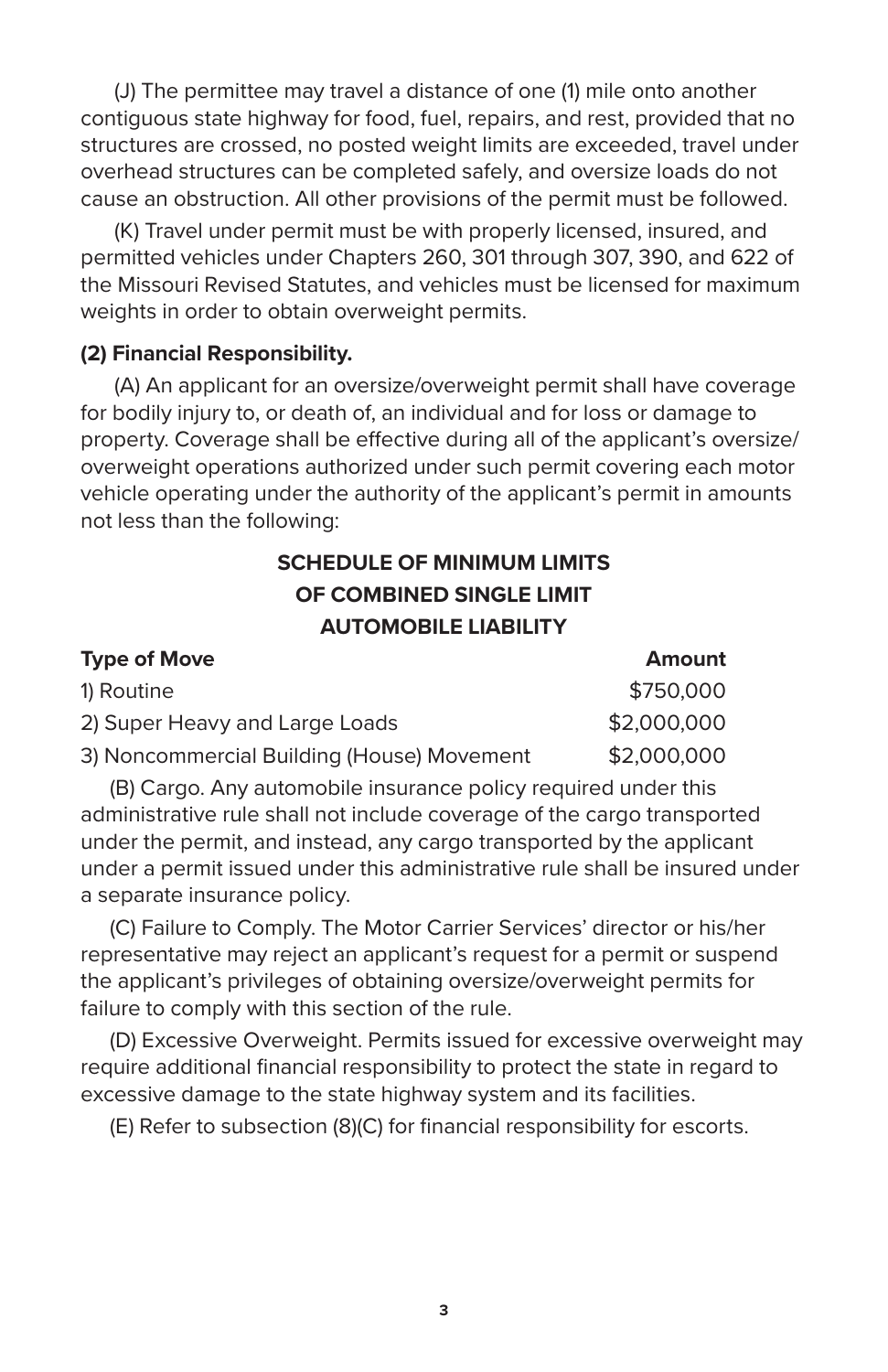## **(3) Agreements and Conditions.**

(A) The permittee agrees to the following conditions when a permit is issued:

1. The permittee named therein agrees to assume full responsibility for injury to persons or damage to public or private property, including the state highway system and its facilities, caused by the movement of the vehicle or its load under the special permit involved;

2. The permittee agrees to hold harmless the Missouri Highways and Transportation Commission, the Department of Transportation, the Missouri State Highway Patrol, their agents, servants, and employees, from any and all claims, judgments, damages, or expenses of any kind on the part of the applicant, permittee, or any person, firm, or corporation having an interest in either the vehicle, the load, or other property involved in the movement over the route prescribed in said permit;

3. The permittee, as a condition to the issuance of a special permit, agrees to indemnify the Missouri Highways and Transportation Commission, the Department of Transportation, the Missouri State Highway Patrol, their agents, servants, or employees, for any sums which it, its agents, servants, or employees are or may be required to expend in defense of any claims or actions for damages and to indemnify the Missouri Highways and Transportation Commission, the Department of Transportation, the Missouri State Highway Patrol, their agents, servants, or employees, arising out of the movement, under this special permit, of a vehicle or load over the route prescribed by the Missouri Department of Transportation, its agents, servants, or employees;

4. The permittee will cause the operators of all motor vehicles involved in the movement to take all necessary precautions to avoid hazards existing along the prescribed route, such as, but not limited to, construction projects, physical restrictions, or conditions which will not permit the movement of the vehicle and its load without detriment to the state highway or its drainage structure, signs, guardrails, signals, shoulders, pavement, right-of-way, or any other facility;

5. The permittee or their representative must physically drive the proposed route to be used prior to issuance and attest that all turns, curves, etc. can be safely negotiated if the load is greater than one hundred fifty feet (150') long. If the load encounters problems negotiating such route during transportation, the company will be charged new permit fees (including a bridge study analysis for superloads). In addition, penalties may be assessed and future permit applications may be denied;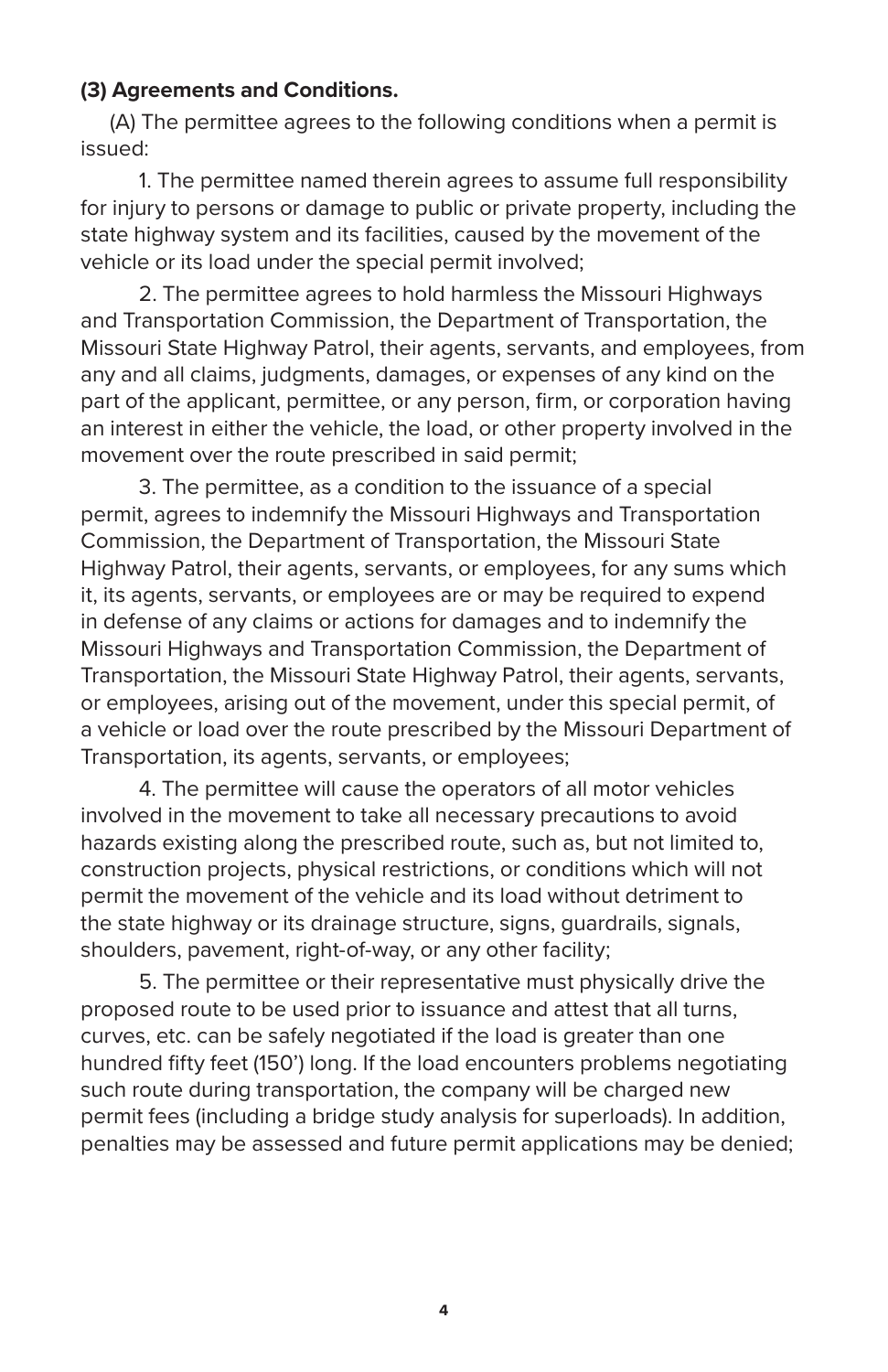6. Should the permittee or the permittee's officers, agents, employees, or operators encounter a condition on the route prescribed not contemplated by the permit, or signs or markings indicating an emergency condition creating a reasonable doubt as to the continuance of the trip, the permittee, officer, agent, employee, or operator of the vehicle shall immediately notify the appropriate official or employee of Motor Carrier Services Division of the Missouri Department of Transportation for a suggested course of action. In any event, departure from a prescribed route, except by specific authorization of Motor Carrier Services Division, renders the permit void;

7. Any misrepresentation in the application for a special permit or any operation not made in strict compliance with the permit and not in compliance with 7 CSR 10-25.020, except as specifically exempted, is unlawful and renders the permit void;

8. Any permit used for a movement other than that for which granted, or any permit that has been altered, is void in its entirety and the movement involved will be in violation of the law, as though such permit had never been granted;

9. Permits voided by a violation shall be surrendered to any law enforcement officer or to any employee of the Missouri Department of Transportation;

10. A new permit and required fees covering the remainder of the movement will not be issued until all charges arising out of the violation have been satisfied and the routing or movement modified to meet the regulations established herein;

11. Permits are issued by authority of law only when the public safety or public interest justifies their issuance. Any misrepresentation in the application or violation of the terms of the permit may result in denial of future applications of the violator;

12. Permission is granted only for dimensions and up to the weight, as specified, and compliance in all other respects is required with Chapters 260, 301 through 307, 390, and 622 of the Missouri Revised Statutes as amended, all other applicable state and federal laws and rules and regulations of state and federal regulatory bodies; and

13. All permittees are responsible for the accuracy of their permits and shall notify the Missouri Department of Transportation, Motor Carrier Services Division of any inaccuracies to be corrected before movement commences.